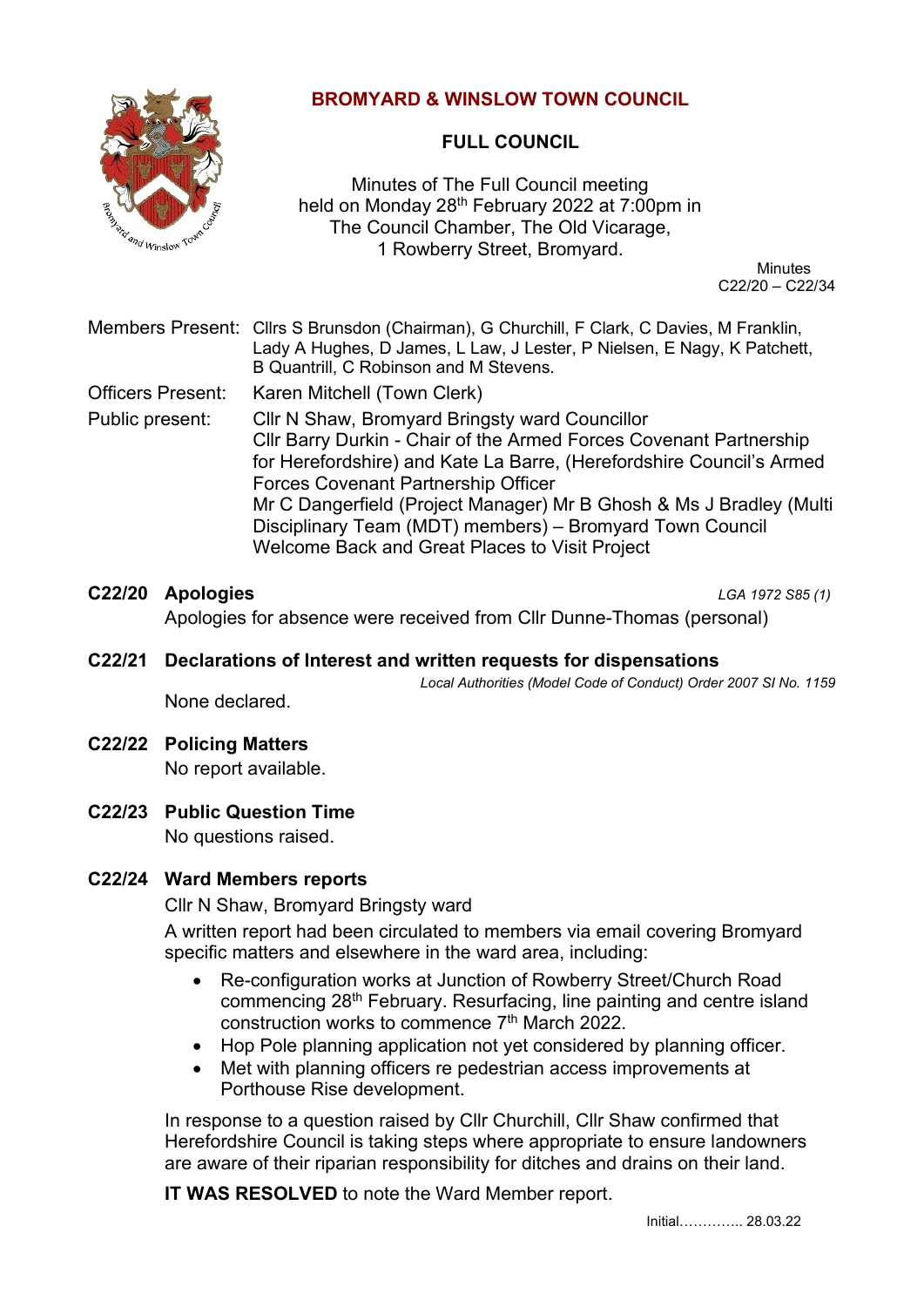Bromyard West ward – no report as seat vacant.

#### **C22/25 Armed Forces Covenant**

The Chairman welcomed Herefordshire Councillor Barry Durkin (Chair of the Armed Forces Covenant Partnership for Herefordshire) and Kate La Barre, (Herefordshire Council's Armed Forces Covenant Partnership Officer) to the meeting. Members received a short presentation about the Armed Forces Covenant and why it is hoped that the Town Council will join other towns and parish councils in signing up to the covenant. By doing so, the Town Council would:

- Demonstrate support for the local armed forces community
- Commit to signposting members of the Armed Forces community needing support
- Have the opportunity to host Armed Forces Day supported by Herefordshire Council. (Possibly 2024).

Cllr Durkin and Ms La Barre were thanked for their interesting presentation. The Chairman explained that due to time constraints, the Town Council would consider signing up to the Armed Forces Covenant at a future meeting.

*Cllr Durkin, and Ms La Barre left the meeting at this point.*

### **C22/26 Welcome Back & Great Places to Visit Fund**

The Town Council's Project Manager reported on progress to date in respect of the previously approved Welcome Back & Great Places to Visit Projects. The main priority is to ensure that the project is on track so that the grant funding can be spent by the project deadlines i.e., 31<sup>st</sup> March for the Welcome Back Funding stream and 30<sup>th</sup> June for the Great Places to Visit funding steam. The Multi-Disciplinary Design Team (MDT)(K4 Architects), Marketing and PR (Nifty Communications) and Public Realm Improvement teams have now been appointed.

Members of the MDT gave a PowerPoint presentation setting out the key elements of the scheme including:

- Activating alleyways and public spaces with lighting, artworks, and planting
- Wayfinding, information boards, improvement to signage
- Market Square Outdoor Market and other activities
- Branding, Marketing and Promotion
- Public realm improvements e.g.– re-painting railings and benches, new hanging baskets/planters

Following a short question and answer session, the Chairman thanked the team for attending the meeting and for the informative presentation.

*Messrs Dangerfield, Ghosh, and Ms Bradley left the meeting at this point.*

#### **C22/27 Chairman's Report**

Cllr Brunsdon gave a verbal report to the meeting:

- Attended a tree planting at Brockhampton School
- Bromyard Market Town Investment Plan had been due to be considered by Herefordshire Council on 24<sup>th</sup> February but had been postponed.

Initial………….. 28.03.22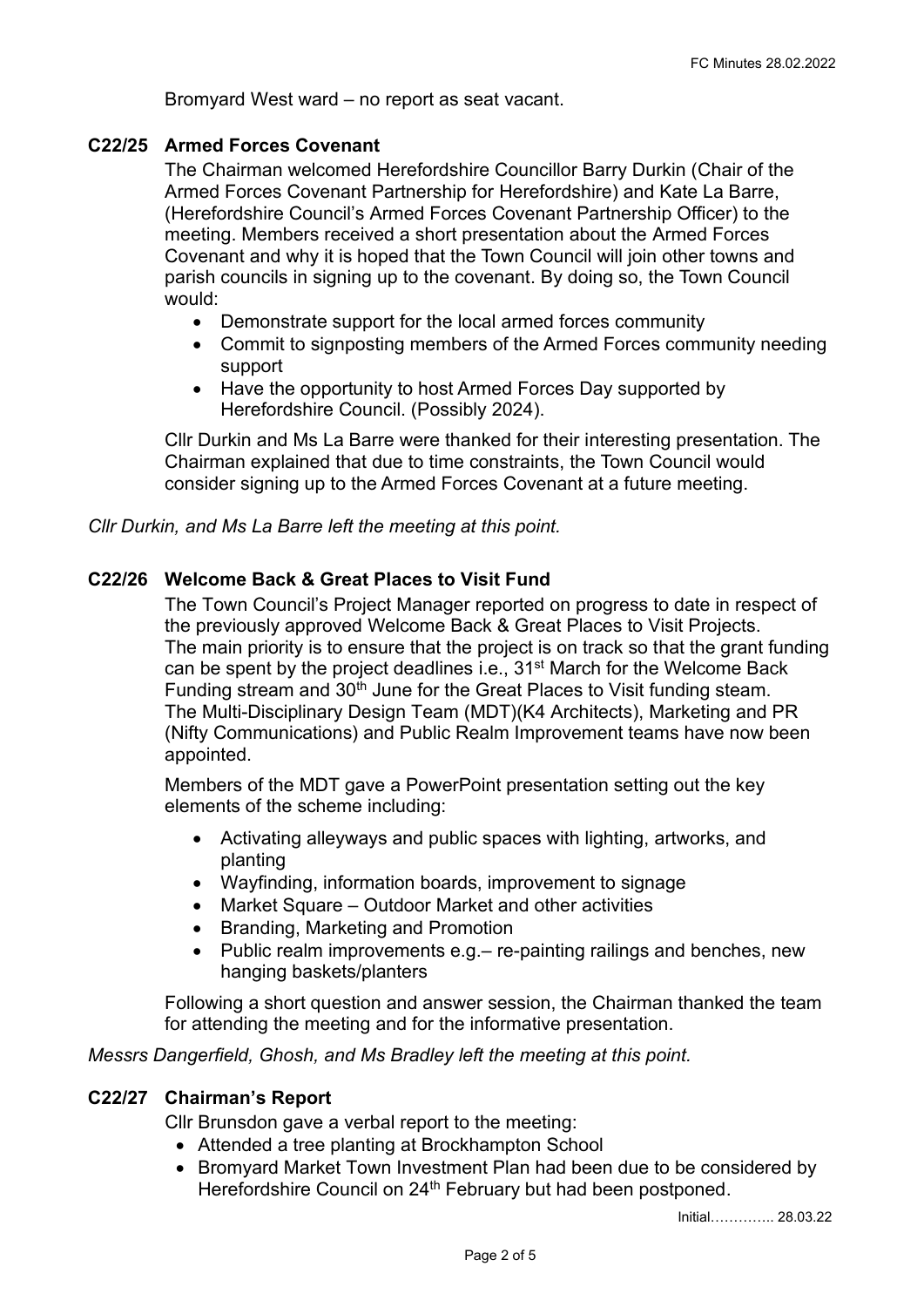### **C22/28 Town Clerk's Report**

Members received the Town Clerk's written report on matters completed and outstanding.

**IT WAS RESOLVED** to note the Town Clerk's report.

*Cllr Shaw left the meeting at this point.*

#### **C22/09 Exclusion of members of the Public and Press** *LGA 1972 ss 101, 102*

To agree any items to be dealt with after the public (including the press) have been excluded as publicity would prejudice the public interest by reason of the confidential nature of the business to be transacted.

No items identified for consideration in private session.

### **C22/10 Full Council Minutes** *LGA 1972 Sch 12 para 41(1)*

**IT WAS RESOLVED** that the Minutes of the Meeting held on 24<sup>th</sup> January 2022 be confirmed as a correct record and signed by the Chairman.

### **C22/11 Committee Minutes**

### **1. Burial Committee**

**IT WAS RESOLVED** to receive and note the Minutes of the Burial Committee meeting held on 10<sup>th</sup> February, 2022.

### **2. Finance & Properties Committee**

- 2.1 **IT WAS RESOLVED** to receive and note the Minutes of the Finance & Properties Committee meeting held on 14<sup>th</sup> February, 2022.
- 2.2 Members considered recommendations from the Finance & Properties Committee meeting held on 14<sup>th</sup> February 2022:

### **F22/08 Internal Audit 2021/22**

**IT WAS RESOLVED** to approve and adopt the interim internal audit report and plan for the year ended 31st March 2022.

# **F22/14 Grounds Maintenance Contract IT WAS RESOLVED** that the Grounds Maintenance contract for the period 1<sup>st</sup> April 2022 to 31<sup>st</sup> March 2023 and 1<sup>st</sup> April 2023

to 31<sup>st</sup> March 2025 (conditionally) be awarded to R Wilks in the sum of £17,070 per annum.

### **3. Traffic Management Committee**

- 3.1 **IT WAS RESOLVED** to receive and note the Minutes of the Traffic Management Committee meeting held on 21<sup>st</sup> February, 2022.
- 3.2 Members considered recommendations from the Traffic Management Committee meeting held on 21st February 2022.

### **TM22/04,1iv – Pump Street Bus Stop Relocation**

**IT WAS RESOLVED** to agree in principle, to funding the bus stop relocation. Prior to taking a final decision to submit the project idea to Herefordshire Council, project costings and a full safety case would be prepared with the assistance of a road safety engineer.

Initial………….. 28.03.22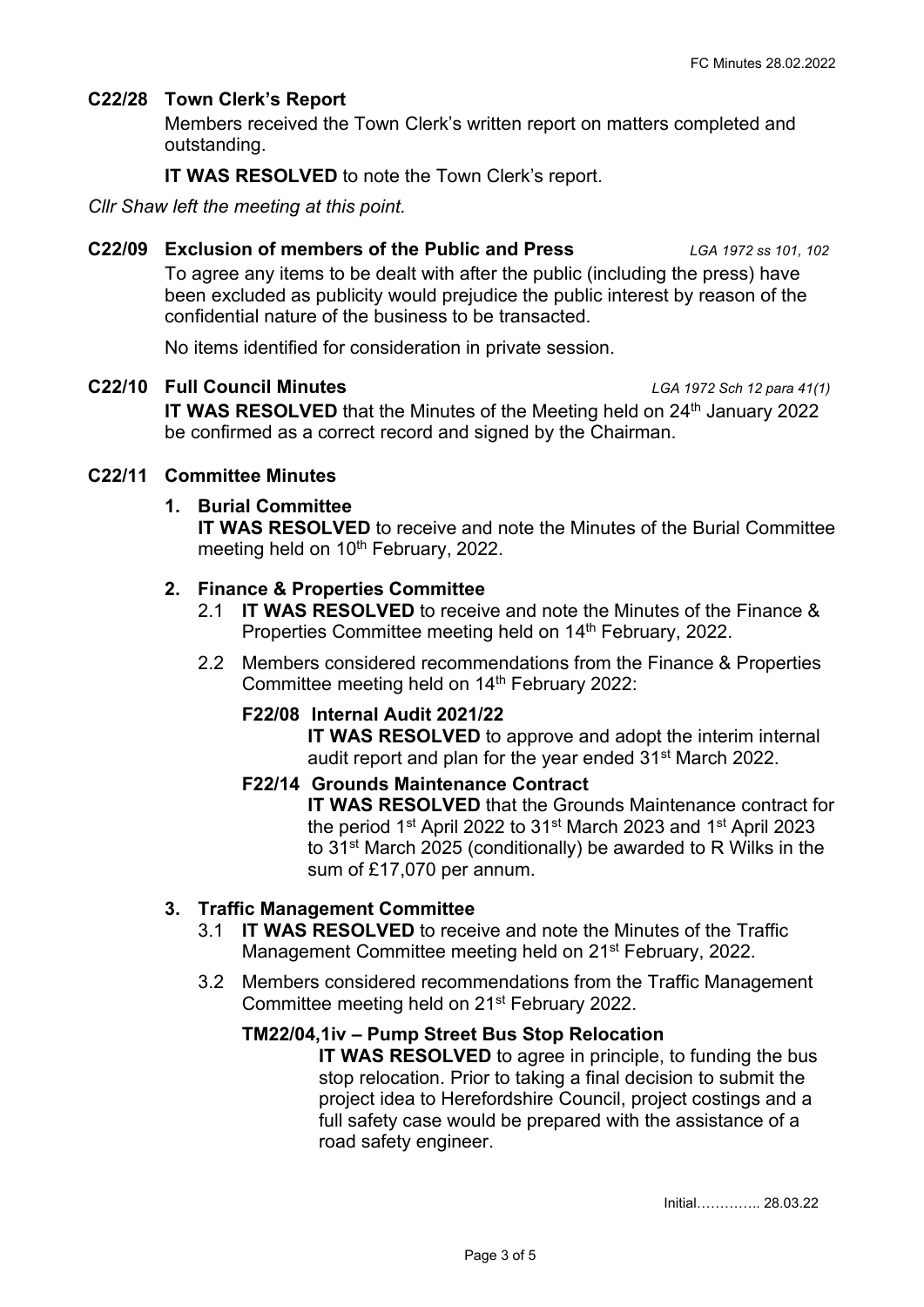## **4. Tourism Working Group**

- 4.1 **IT WAS RESOLVED** to receive and note the Reports from the Tourism Working Group meetings held on 14<sup>th</sup> December 2021 and 11<sup>th</sup> January 2022.
- 4.2 Members considered the following recommendations from the Tourism Working Group meeting held on 14<sup>th</sup> December, 2021.
	- a) To approach Herefordshire Council and HALO to investigate the feasibility of a TIC in the Leisure Centre and the reinstatement of lapsed community services.

Following discussion, Cllr Nielsen confirmed that he would be making contact with the Manager of the existing Tourist Information Centre in the near future to discuss the idea.

**IT WAS RESOLVED** to approve the above recommendation.

b) That a complete re-vamp of the Town Guide be undertaken as much of the current guide content is out-of-date. (Local Authority Publishing publication)

**IT WAS RESOLVED** to approve the above recommendation.

### **C22/13 Queen's Platinum Jubilee - Thursday 2nd to Sunday 5th June**

1. Members considered options for commemorative items for school children in the parish. Cllr Law had obtained samples of mugs, money box and keyrings from a local company.

**IT WAS RESOLVED** to purchase commemorative money boxes for children of primary school age and mugs for high school age children in the parish.

2. **IT WAS RESOLVED** that the Jubilee 'street party' event be held on Saturday 4<sup>th</sup> June on the Town Green.

## **C22/17 Outside Bodies**

- 1. Reports were received from Town Council representatives on the following outside bodies:
	- a) Bromyard and District Chamber of Commerce and Industry Cllr James gave a report advising that the Chamber was going from strength to strength.
	- b) Bromyard Downs Common Association Cllr Franklin's written report had been circulated to members.
	- c) Bromyard Grammar School Foundation *no report available.*
	- d) Bromyard Relief in Need *no report available.*
	- e) Festivals Association *Minutes of the last meeting had been circulated to members.*
	- f) HALC Executive *next meeting 10th March*.
	- g) Kempson Players *next meeting 29th February.*
	- h) Public Hall Committee *tenders for the extension had been discussed.*

#### **C22/19 Correspondence**

1. Members considered a letter from the Directors of Bromyard Speed Festival regarding proposed arrangements for the 2022 event.

**IT WAS RESOLVED** to grant permission to the Bromyard Speed Festival to use the unreserved section of Rowberry Street car park from15:00 on